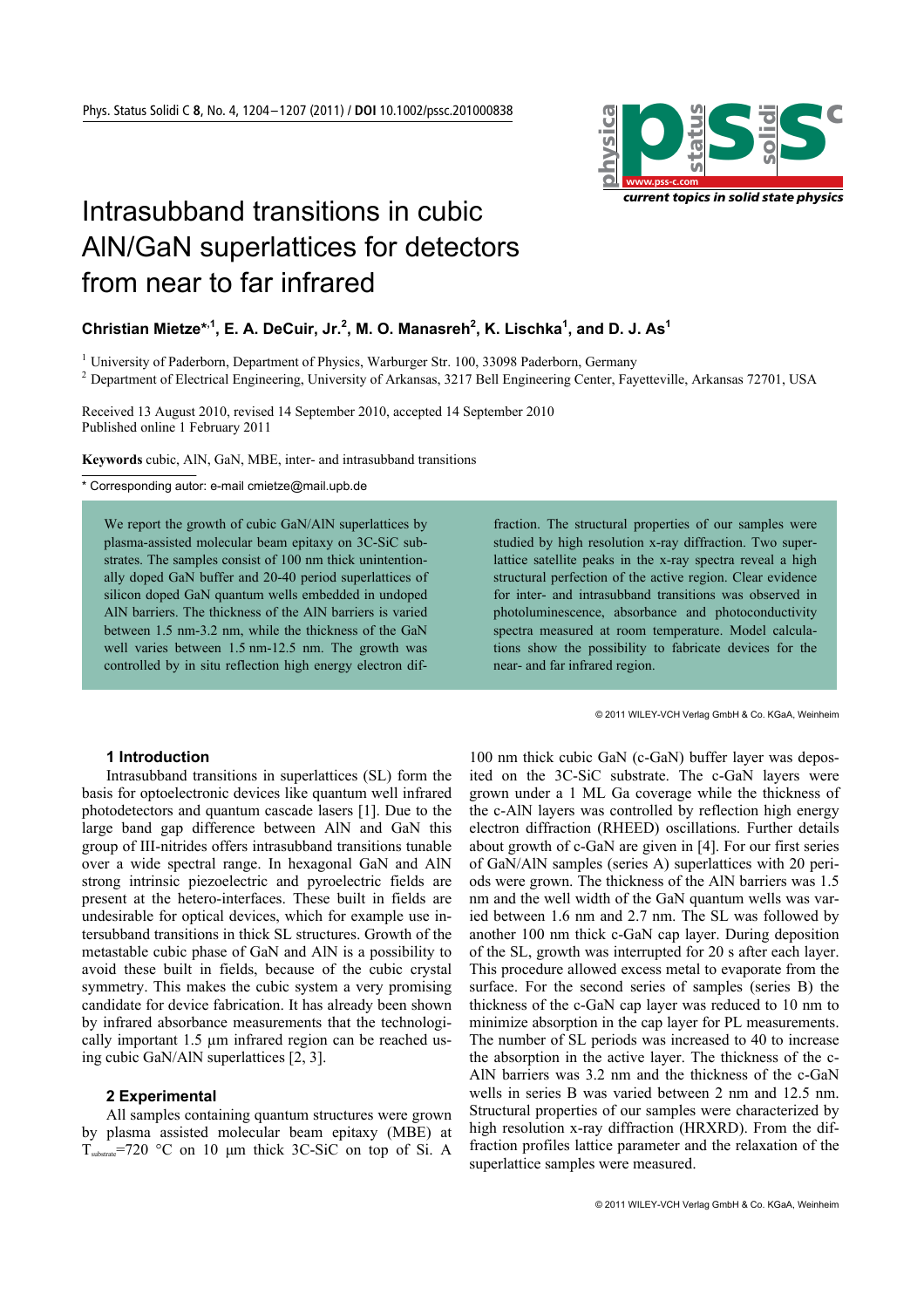Bound state energy levels are calculated using a Poisson-Schrödinger solver (1D Poisson) [5]. Energy differences between the bound states are calculated for different well and barrier widths. These calculated values for intra- and intersubband transitions are compared to the experimental data of PL and infrared absorption measurements.

# **3 Results and discussion**

**3.1 High resolution X-ray diffraction** From asymmetrical reciprocal space maps of the (113) reflex of the superlattices grown on c-GaN one can investigate the relaxation of the superlattices. The lattice period of the superlattice samples is determined from ω−2θ scans using a high resolution x-ray diffractometer. In Ref. [3] we showed that samples with the structure of series A are pseudomorphically strained to the buffer layer. Fig. 1 shows an asymmetrical reciprocal space map of the (113) reflex of a sample of series B. The positions of the superlattice satellites reveal that the superlattice has a lattice parameter slightly different from that of the buffer layer. This can be explained by the thicker AlN barriers. Due to the comparable volume fraction of c-GaN and c-AlN a lattice parameter between c-GaN and c-AlN is formed within the superlattice resulting in a strain distribution. Another difference between series A and B: series B has a thinner cap layer which does not strain the SL from the top side. From the positions of superlattice satellites in ω−2θ scans of the (002) reflex the lattice parameter of the superlattice was calculated. Furthermore the thicknesses of the single layers were estimated from HRXRD simulations using dynamical scattering theory [6]. The obtained layer thicknesses are in good agreement with those measured by RHEED.



**Figure 1** RSM of the (113) reflex for a sample of series B.

**3.2 Infrared absorbance/photoconductivity** Figure 2 shows the infrared absorbance spectrum and the photoconductivity spectrum of a series A sample with 1.6 nm thick GaN wells and 1.5 nm AlN barriers. We observe clear absorption in the infrared region. We find the same peak wavelength for absorbance and photoconductivity. From the symmetric shape of the absorption and photocunductivity band we conclude, that the observed transition is a transition between two separated minibands since a transition from a miniband to the continuum state would cause a stronger asymmetry of the spectrum. In the following we define the absorbance peak energy in the spectra as the intrasubband transition energy. We observe absorbance with peak energies between 800 meV and 600 meV (1.5) μm-2.1 μm).



**Figure 2** Room temperature absorbance and photoconductivity (T=77 K) spectra of a sample of series A with 1.6 nm GaN QWs.

**3.3 Photoluminescence spectroscopy** The room temperature photoluminescence spectra for series A and B are plotted in Fig. 3 and Fig 4. Clear luminescence corresponding to intersubband transitions in the superlattice is observed. In addition a clear red shift of the emission energy with increasing well width is measured. The fact that luminescence of the superlattice can be observed proves the high structural quality of the samples and the presence of subbands. The larger linewidths for thinner QWs can be explained by the increased influence of roughness and thickness fluctuations on the transition energy for thin QWs. The luminescence of series B shows minor noise and no luminescence of bulk GaN due to the thinner cap layer and the increased number of periods. For this series of samples the transition energy shift saturates for well widths exceeding 11 nm. As excitation source a HeCd laser emitting at 325 nm was used.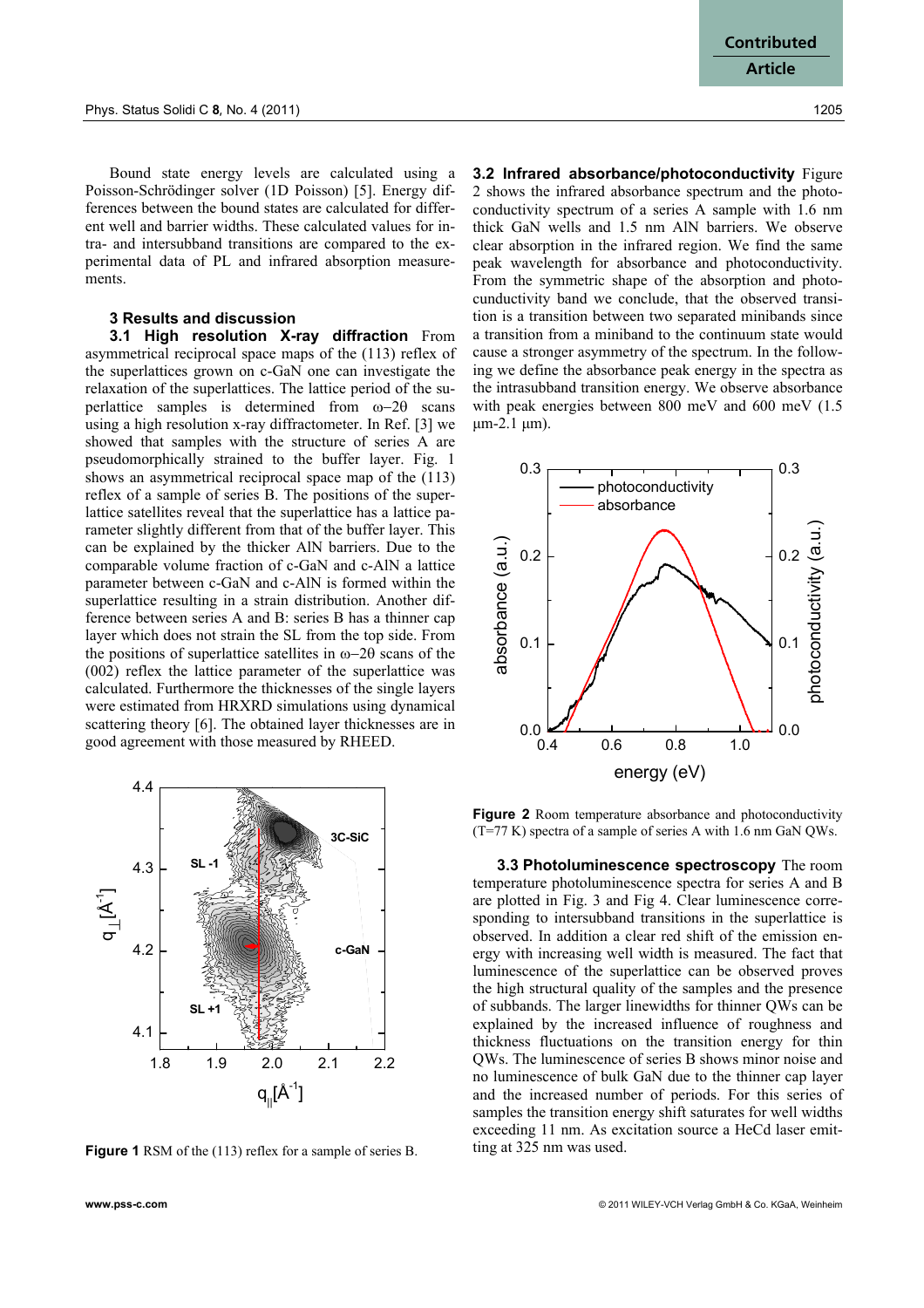

1206 Ch. Mietze et al.: Intrasubband transitions in cubic AlN/GaN superlattices for detectors



**Figure 3** Room temperature PL spectra of sample series A.



**Figure 4** Room temperature PL spectra of sample series B.

The transition energy of the superlattice photoluminescence is compared to calculated values for intersubband transitions using a one dimensional Poisson-Schrödinger solver. For the transition energy calculations a conduction band to valence band offset ratio of 60:40 was assumed. Strain induced modification of the band gap energy was also taken into account using the deformation potentials given in Table 1.

**Table 1** Parameters used for transition energy calculations [7-12].

| Parameter                                                       | c-AlN             | c-GaN            |
|-----------------------------------------------------------------|-------------------|------------------|
|                                                                 | 5.9 <sub>eV</sub> | $3.2 \text{ eV}$ |
| $\mathbf{E}_{\mathbf{G}}$ $\mathbf{m}^*_{\ h h} / \mathbf{m}_0$ | 1.2               | 0.8              |
| $m^*_{lh}/m_0$                                                  | 0.33              | 0.18             |
| $m_e/m_0$                                                       | 0.19              | 0.15             |
| $a_C$                                                           | $-2.77$ eV        | $-6.8$ eV        |
| $c_{11}$                                                        | 296 GPa           | 304 GPa          |
| $c_{12}$                                                        | 156 GPa           | 152 GPa          |
| $\Delta E_C$ : $\Delta E_V$                                     | 60:40             |                  |

Figure 5 shows calculated and experimental data for intersubband transitions. Experimental and calculated values show only small deviations over a wide spectral range.



**Figure 5** Calculated intersubband transition energies for series A (black curve) and B (green curve) and experimental data from photoluminescence spectroscopy for series A (red dots) and B (blue squares).

The calculated electronic intrasubband transition energies for both series of samples are plotted in Fig. 6 versus QW width. The calculated values for series A are represented by the black line and the measured values by red dots. We find good agreement between calculated and measured transition energies. The deviations between experimental and calculated data can be explained by thickness fluctuations in the superlattice. The agreement between calculation and experiment from two independent measurement methods shows that our calculations describe this system very well.

The green dash-dotted line shows a calculation assuming the structure of series B samples however no experimental data are available for this series yet.